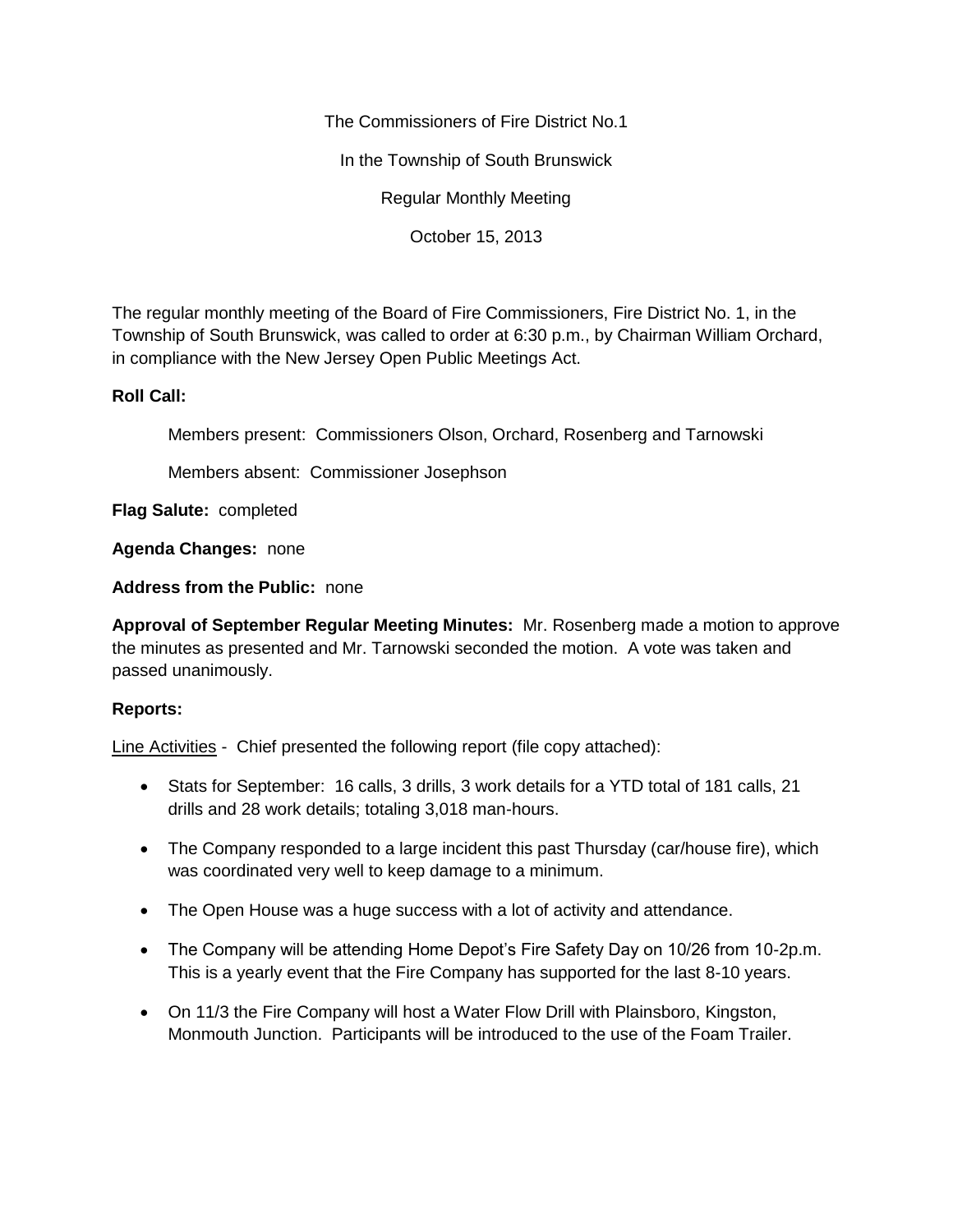$-2-$ 

President – Mr. Corris reported the following:

- 1. During this month, one Probationary Firefighter was sworn in and one Junior Member was read in. All others members are good in health.
- 2. He reiterated that the Open House was a success and there were some new things that the public liked.
- 3. The trophy cabinet has been completed.
- 4. Fire Department nominations will take place in November.
- 5. The Installation Dinner is scheduled for 2/15, which is the same day as the Fire Company Election. It will be looked into changing the date.

Treasurer's Report/Voucher List – Mr. Rosenberg presented the report (file copy attached). He noted that the Budget will be discussed in Executive Session. The Commissioners reviewed the Voucher List after which Mr. Olson made a motion to approve the List as presented and Mr. Tarnowski seconded the motion. A vote was taken and passed unanimously.

Secretary's Report - Mr. Olson had nothing to report.

Fire Coordinator – Mr. Perez reported the following:

- 1. A new contract was negotiated with Midco Waste Management for bi-monthly garbage service. The cost will be \$52/month for a 3-year contract, with a maximum yearly increase of 2%. This is approximately a \$146 monthly savings.
- 2. The Ladder is out for service and repairs which should take about 2 weeks.
- 3. School Fire Safety visits are underway: 5 have been completed and there are about 8/9 more to go.
- 4. The Newsletter was completed, mailed and posted on the website.
- 5. The Website has been updated to include monthly agendas, which means the District is 100% compliant.
- 6. There will be a Special Senator Election tomorrow, the 16<sup>th,</sup> and the General Election on 11/5. Both will be held at Station 23 and Mr. Tarnowski will close both.
- 7. The Chief and Deputy Chief Choffi will attend the International Association of Fire Chiefs Training from 11/6-10.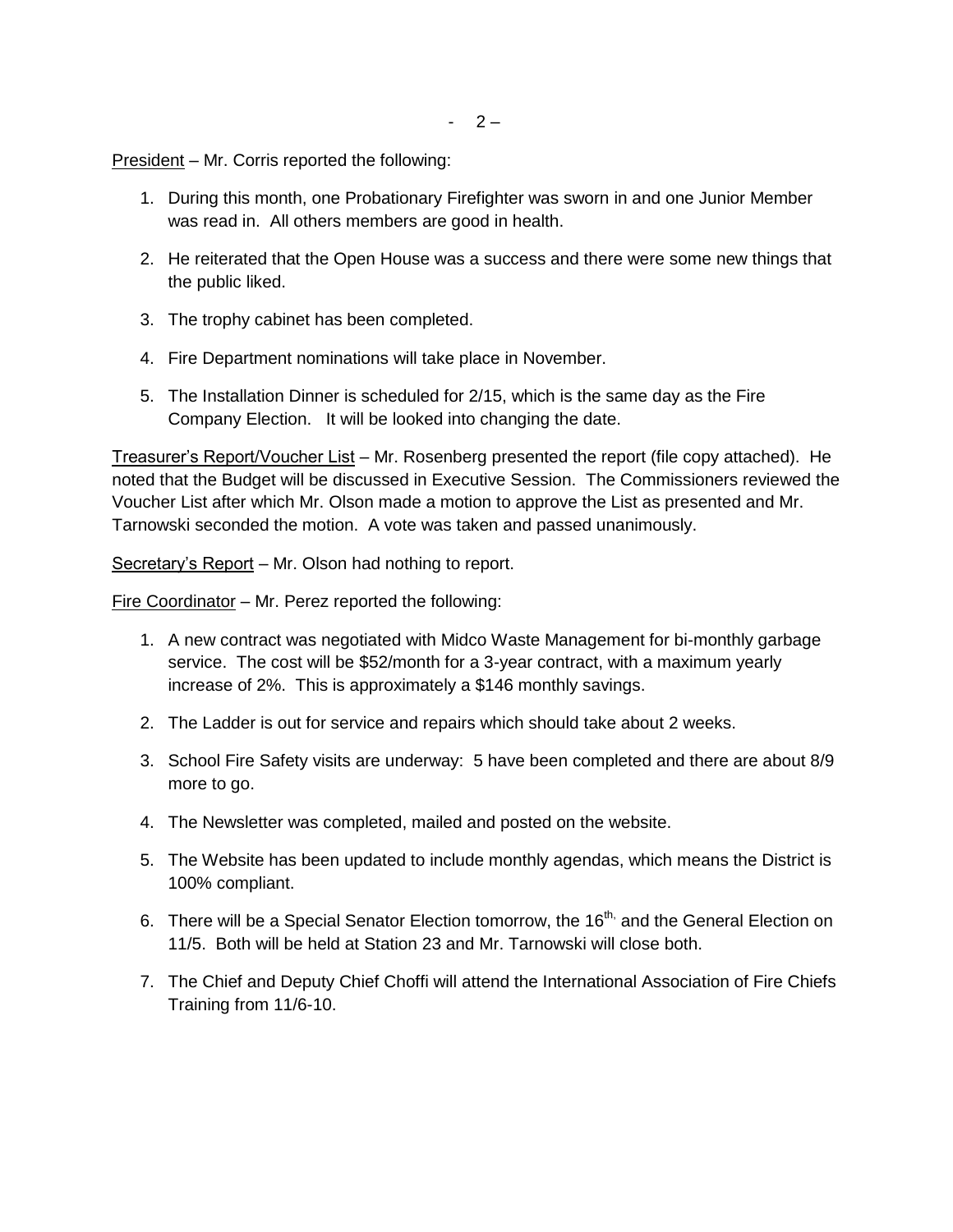8. Mr. Perez reported that he met with 4 insurance vendors: VFIS, Selective, ESIP and JIF (Joint Insurance Fund). He provided an analysis of the Insurance Pricing (file copy attached). He noted that all quotes are "apples to apples", except the deductible on ESIP, which is \$250/apparatus. This is because the District has been with that company for a long time. All other deductibles are \$500. Mr. Perez reported that VFIS is currently working with the State to get an approved Workman's Comp program just for firefighters, which would be a savings of about \$4,000/yr. After the review of the insurance analysis, the Commissioners agreed to go with VFIS for Property, Casualty, Accident and Sickness; VESO for Term Life and Liberty Mutual for Workman's Comp. Mr. Perez was thanked for the detailed analysis he did.

Chairman - Mr. Orchard reported that there are 4 people on the LOSAP roster that are no longer with the Fire Company and they were never vested, amounting to \$16,261.85 just sitting there. He suggested that Lincoln Financial be contacted to obtain these funds and put them back into surplus. The Commissioners were in agreement; Mr. Perez will prepare a letter stating the Board's intention.

## **Standing Committee Reports:**

*Fire Company Liaison -* no report.

*Rescue Squad Liaison -* nothing to report.

*Public Relations -* The Newsletter, website and Open House all came out great.

*State Association -* Mr. Rosenberg reported the following:

- 1. Mr. Harry Carter did not attend the meeting held at the Wildwood Convention and there were no State representatives there, except for Steve Sweeney.
- 2. The District will need to sign off that the website is in compliance with the rules before the State will approve the 2014 Budget. Mr. Rosenberg noted that the Budget needs to be submitted by 12/17.

**Unfinished Business:** Mr. Perez stated that the agreement for the Deputy Fire Marshall is due in October. Mr. Orchard had earlier requested this requirement be deleted from the agreement. It was decided to hold off on this issue until the Board gets back to him.

### **New Business:** none

**Executive Session:** The Commissioners went into Executive Session at 7 p.m. to discuss firematics; they came out at 7:40 p.m.

### **Address from the Public:** none

**Adjournment:** As there was no further business to discuss, a motion was made and passed to adjourn the meeting at 7:45 p.m.